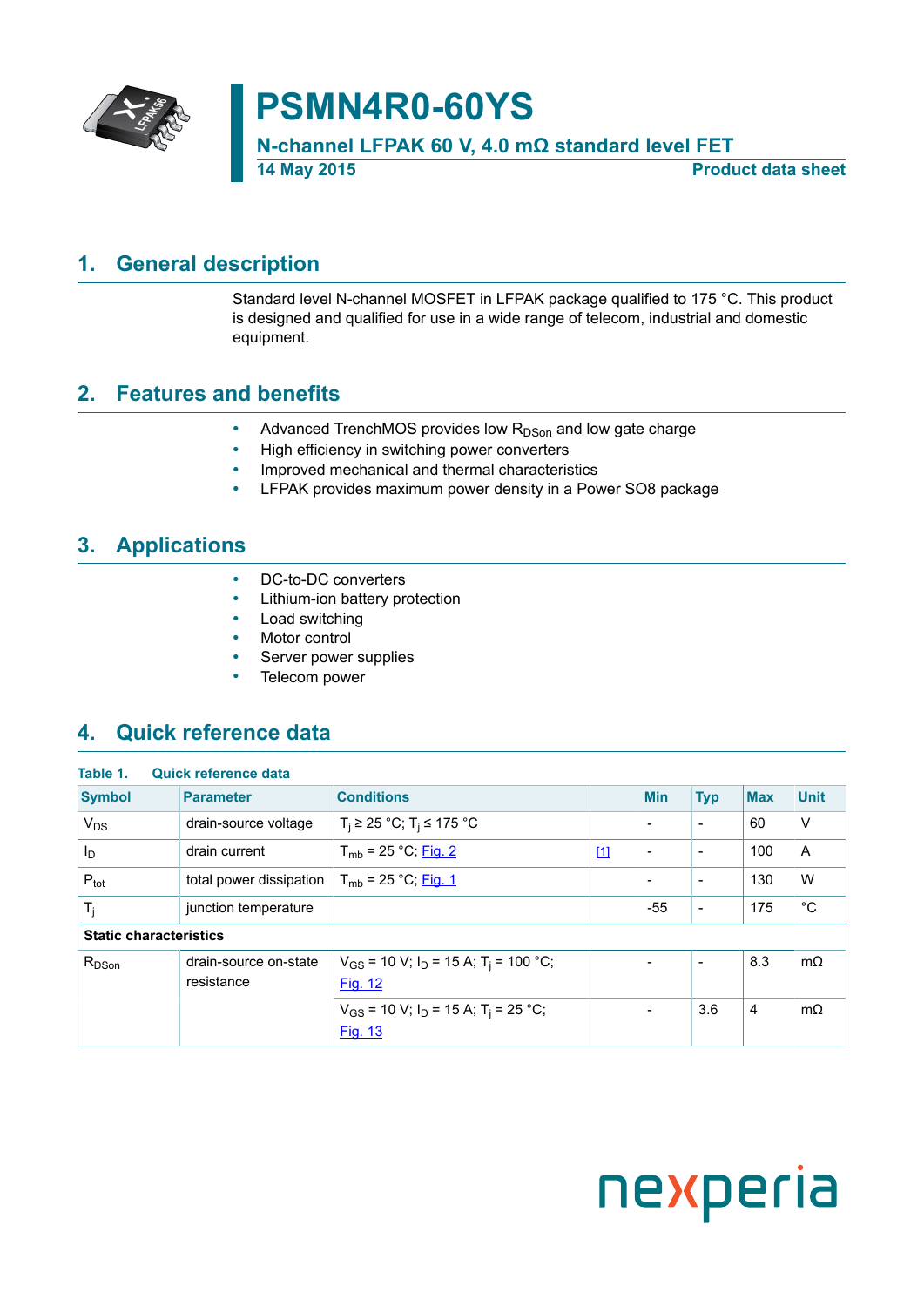### **N-channel LFPAK 60 V, 4.0 mΩ standard level FET**

<span id="page-1-0"></span>

| <b>Symbol</b>                  | <b>Parameter</b>                                    | <b>Conditions</b>                                                                                                                            |  | <b>Min</b> | <b>Typ</b>               | <b>Max</b>     | <b>Unit</b> |  |
|--------------------------------|-----------------------------------------------------|----------------------------------------------------------------------------------------------------------------------------------------------|--|------------|--------------------------|----------------|-------------|--|
| <b>Dynamic characteristics</b> |                                                     |                                                                                                                                              |  |            |                          |                |             |  |
| $Q_{GD}$                       | gate-drain charge                                   | $V_{GS}$ = 10 V; $I_D$ = 75 A; $V_{DS}$ = 30 V;                                                                                              |  |            | 11.2                     | $\blacksquare$ | пC          |  |
| $Q_{G(tot)}$                   | total gate charge                                   | Fig. 14; Fig. 15                                                                                                                             |  |            | 56                       | $\blacksquare$ | nC          |  |
| Avalanche ruggedness           |                                                     |                                                                                                                                              |  |            |                          |                |             |  |
| $E_{DS(AL)S}$                  | non-repetitive drain-<br>source avalanche<br>energy | $V_{GS}$ = 10 V; T <sub>j(init)</sub> = 25 °C; I <sub>D</sub> = 100 A;<br>$V_{\text{sup}}$ ≤ 60 V; R <sub>GS</sub> = 50 $\Omega$ ; unclamped |  |            | $\overline{\phantom{0}}$ | 170            | mJ          |  |

<span id="page-1-1"></span>[1] Continuous current is limited by package.

# **5. Pinning information**

| Table 2.       |               | <b>Pinning information</b>           |                                         |                       |
|----------------|---------------|--------------------------------------|-----------------------------------------|-----------------------|
| Pin            | <b>Symbol</b> | <b>Description</b>                   | <b>Simplified outline</b>               | <b>Graphic symbol</b> |
|                | S             | source                               | mb                                      |                       |
| $\overline{2}$ | S             | source                               | $\frac{1}{2}$                           |                       |
| 3              | S             | source                               | Q                                       |                       |
| 4              | G             | gate                                 |                                         | mbb076<br>S           |
| mb             | D             | mounting base; connected to<br>drain | 1234<br>LFPAK56; Power-<br>SO8 (SOT669) |                       |

# <span id="page-1-2"></span>**6. Ordering information**

### **Table 3. Ordering information**

| <b>Type number</b> | <b>Package</b>        |                                                                               |                |  |  |  |
|--------------------|-----------------------|-------------------------------------------------------------------------------|----------------|--|--|--|
|                    | <b>Name</b>           | <b>Description</b>                                                            | <b>Version</b> |  |  |  |
| PSMN4R0-60YS       | LFPAK56:<br>Power-SO8 | Plastic single-ended surface-mounted package (LFPAK56;<br>Power-SO8); 4 leads | SOT669         |  |  |  |

# <span id="page-1-3"></span>**7. Limiting values**

### **Table 4. Limiting values**

*In accordance with the Absolute Maximum Rating System (IEC 60134).*

| <b>Symbol</b>              | <b>Parameter</b>        | <b>Conditions</b>                                               | <b>Min</b>               | <b>Max</b> | <b>Unit</b> |
|----------------------------|-------------------------|-----------------------------------------------------------------|--------------------------|------------|-------------|
| $V_{DS}$                   | drain-source voltage    | $T_i$ ≥ 25 °C; T <sub>i</sub> ≤ 175 °C                          |                          | 60         | ν           |
| V <sub>DGR</sub>           | drain-gate voltage      | $T_i$ ≥ 25 °C; T <sub>i</sub> ≤ 175 °C; R <sub>GS</sub> = 20 kΩ |                          | 60         |             |
| $\mathsf{V}_{\mathsf{GS}}$ | gate-source voltage     |                                                                 | $-20$                    | 20         |             |
| $P_{\text{tot}}$           | total power dissipation | $T_{mb}$ = 25 °C; Fig. 1                                        | $\overline{\phantom{0}}$ | 130        | W           |
| 1D                         | drain current           | $T_{mb}$ = 100 °C; Fig. 2                                       |                          | 74         | А           |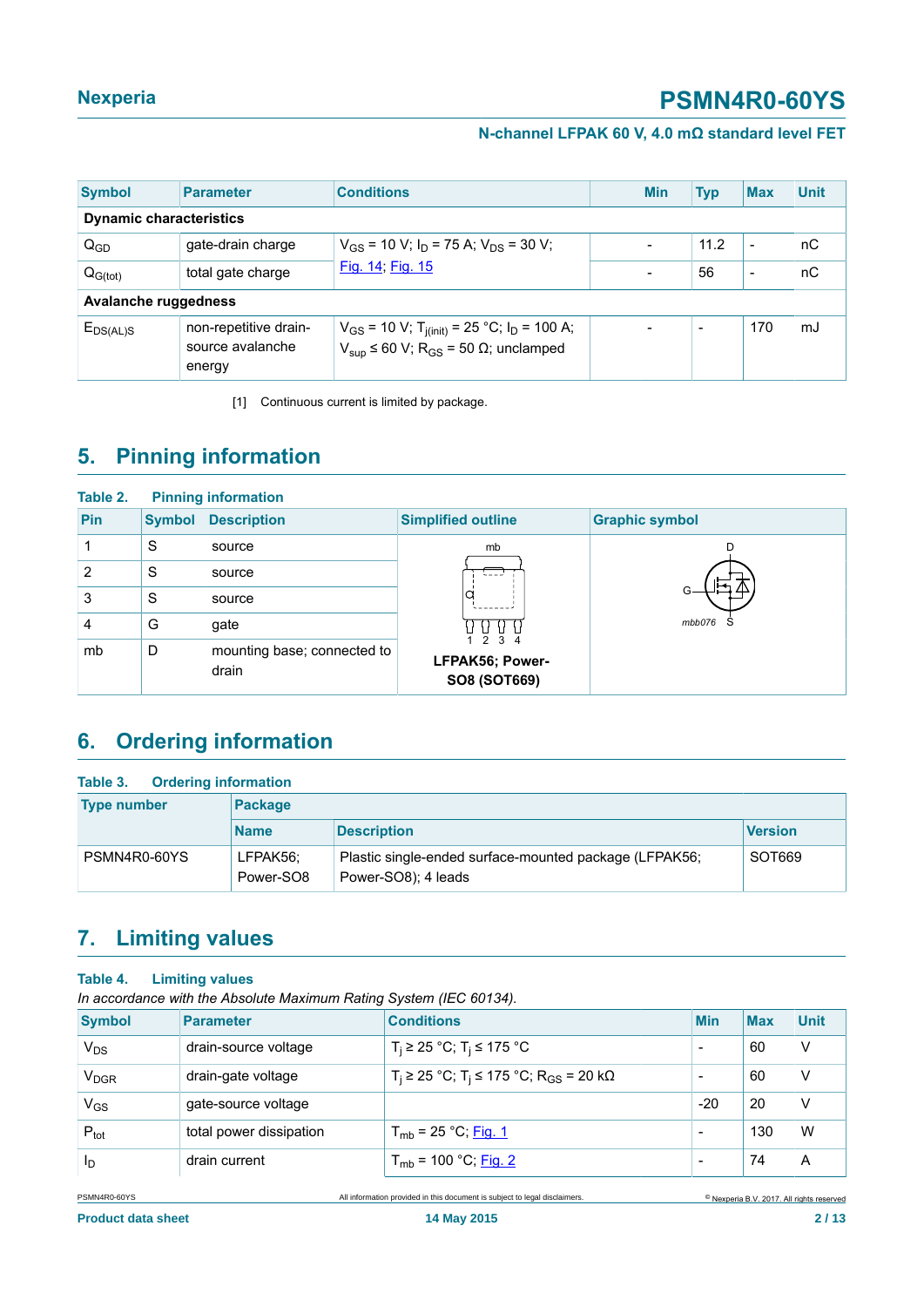### **N-channel LFPAK 60 V, 4.0 mΩ standard level FET**

<span id="page-2-2"></span>

| <b>Symbol</b>        | <b>Parameter</b>                                | <b>Conditions</b>                                                                                                                            |       | <b>Min</b>                   | <b>Max</b> | <b>Unit</b>  |
|----------------------|-------------------------------------------------|----------------------------------------------------------------------------------------------------------------------------------------------|-------|------------------------------|------------|--------------|
|                      |                                                 | $T_{mb}$ = 25 °C; Fig. 2                                                                                                                     | $[1]$ | $\overline{\phantom{a}}$     | 100        | A            |
| I <sub>DM</sub>      | peak drain current                              | pulsed; $t_p \le 10$ µs; $T_{mb} = 25$ °C; Fig. 3                                                                                            |       | $\blacksquare$               | 418        | A            |
| $T_{\text{stg}}$     | storage temperature                             |                                                                                                                                              |       | $-55$                        | 175        | $^{\circ}$ C |
| $T_j$                | junction temperature                            |                                                                                                                                              |       | $-55$                        | 175        | °C           |
| $T_{\text{sld}(M)}$  | peak soldering temperature                      |                                                                                                                                              |       | $\qquad \qquad \blacksquare$ | 260        | $^{\circ}$ C |
| Source-drain diode   |                                                 |                                                                                                                                              |       |                              |            |              |
| $I_{\rm S}$          | source current                                  | $T_{mb}$ = 25 °C                                                                                                                             | 凹     | $\overline{\phantom{a}}$     | 100        | A            |
| $I_{SM}$             | peak source current                             | pulsed; $t_p \le 10 \mu s$ ; T <sub>mb</sub> = 25 °C                                                                                         |       | $\blacksquare$               | 418        | A            |
| Avalanche ruggedness |                                                 |                                                                                                                                              |       |                              |            |              |
| $E_{DS(AL)S}$        | non-repetitive drain-source<br>avalanche energy | $V_{GS}$ = 10 V; T <sub>i(init)</sub> = 25 °C; I <sub>D</sub> = 100 A;<br>$V_{\text{sup}}$ ≤ 60 V; R <sub>GS</sub> = 50 $\Omega$ ; unclamped |       | $\overline{\phantom{0}}$     | 170        | mJ           |

[1] Continuous current is limited by package.

<span id="page-2-1"></span>



$$
P_{der} = \frac{P_{tot}}{P_{tot(25^{\circ}\mathrm{C})}} \times 100\,\%
$$

<span id="page-2-0"></span>

### **Fig. 2. Continuous drain current as a function of mounting base temperature**

 $V_{GS} \geq 10$  V; (1) capped at 100 A due to package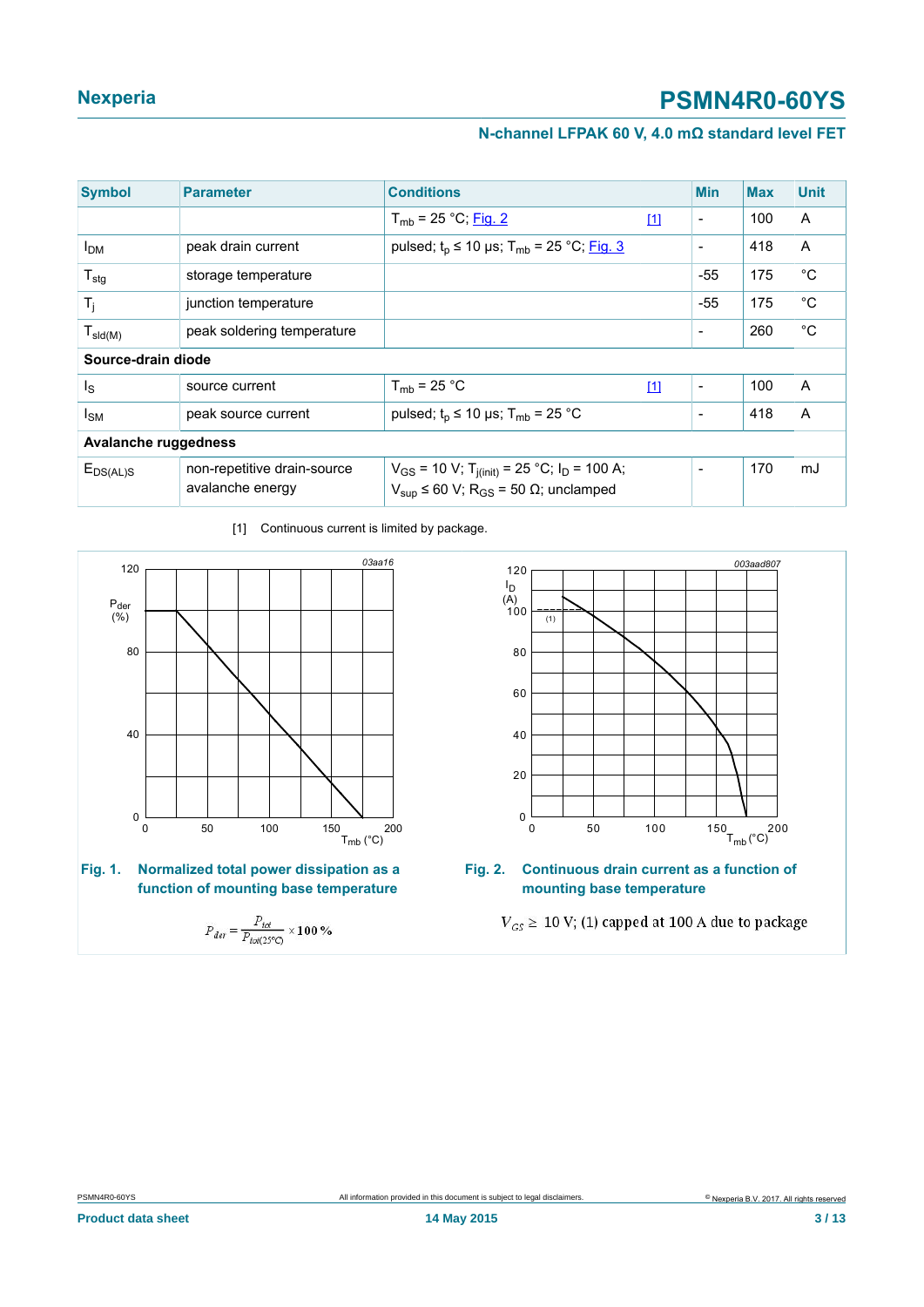### **N-channel LFPAK 60 V, 4.0 mΩ standard level FET**

<span id="page-3-0"></span>

### <span id="page-3-2"></span>**8. Thermal characteristics**

| Table 5.       | <b>Thermal characteristics</b>                          |                   |                          |            |            |             |
|----------------|---------------------------------------------------------|-------------------|--------------------------|------------|------------|-------------|
| Symbol         | <b>Parameter</b>                                        | <b>Conditions</b> | <b>Min</b>               | <b>Typ</b> | <b>Max</b> | <b>Unit</b> |
| $R_{th(i-mb)}$ | thermal resistance<br>from junction to<br>mounting base | Fig. 4            | $\overline{\phantom{a}}$ | 0.5        | 1.1        | K/W         |

<span id="page-3-1"></span>

### **Fig. 4. Transient thermal impedance from junction to mounting base as a function of pulse duration; typical values**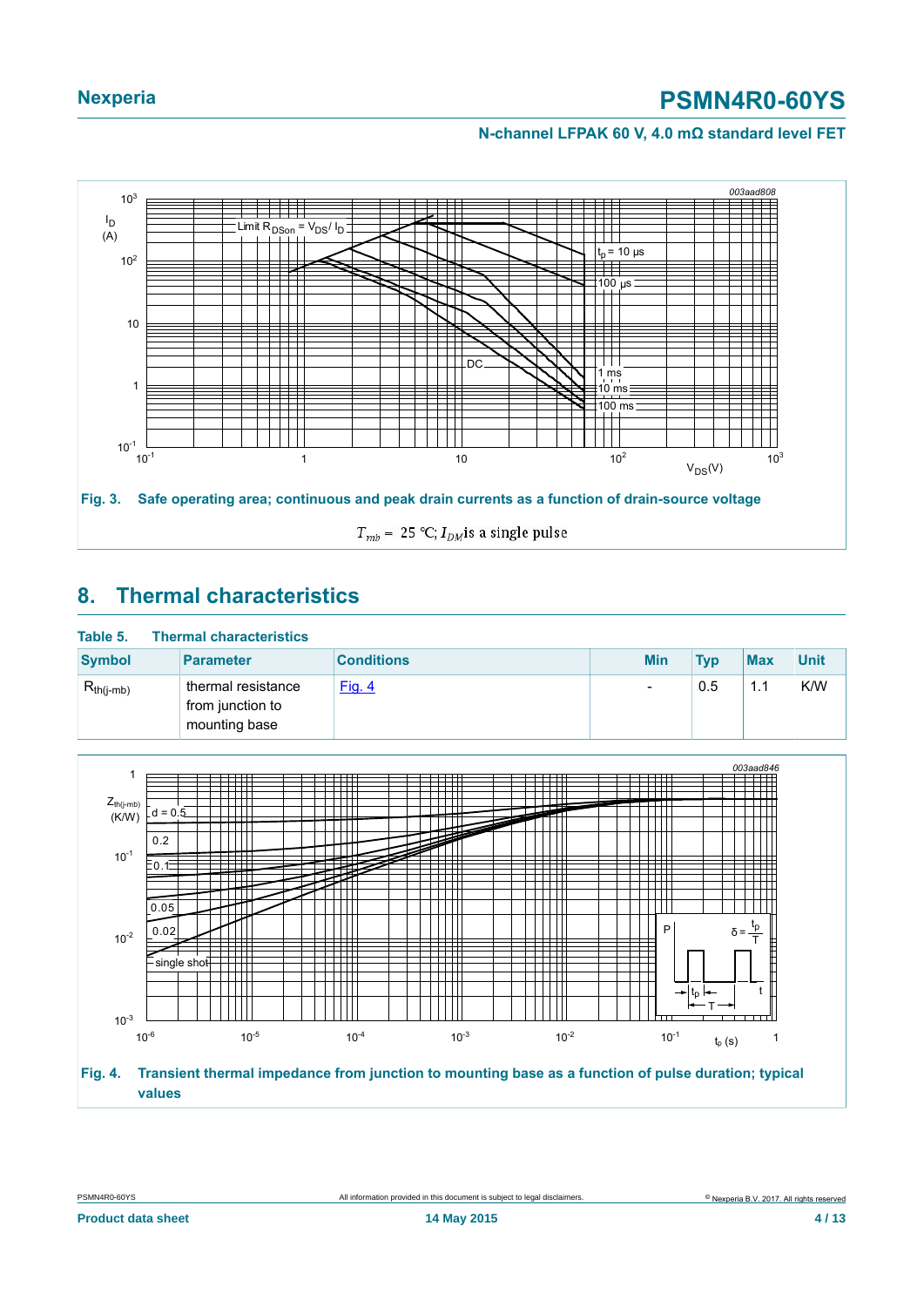**N-channel LFPAK 60 V, 4.0 mΩ standard level FET**

# <span id="page-4-0"></span>**9. Characteristics**

| Table 6.                       | <b>Characteristics</b>                |                                                                               |                              |                              |                              |                                                      |
|--------------------------------|---------------------------------------|-------------------------------------------------------------------------------|------------------------------|------------------------------|------------------------------|------------------------------------------------------|
| <b>Symbol</b>                  | <b>Parameter</b>                      | <b>Conditions</b>                                                             | <b>Min</b>                   | <b>Typ</b>                   | <b>Max</b>                   | <b>Unit</b>                                          |
| <b>Static characteristics</b>  |                                       |                                                                               |                              |                              |                              |                                                      |
| $V_{(BR)DSS}$                  | drain-source                          | $I_D$ = 250 µA; $V_{GS}$ = 0 V; T <sub>i</sub> = -55 °C                       | 54                           | $\frac{1}{2}$                | $\qquad \qquad \blacksquare$ | $\vee$                                               |
|                                | breakdown voltage                     | $I_D$ = 250 µA; $V_{GS}$ = 0 V; T <sub>i</sub> = 25 °C                        | 63                           | $\overline{\phantom{a}}$     |                              | $\vee$                                               |
| $V_{GS(th)}$                   | gate-source threshold<br>voltage      | $I_D = 1$ mA; $V_{DS} = V_{GS}$ ; T <sub>i</sub> = 25 °C;<br>Fig. 10; Fig. 11 | 2                            | 3                            | 4                            | $\vee$                                               |
| V <sub>GSth</sub>              | gate-source threshold<br>voltage      | $I_D = 1$ mA; $V_{DS} = V_{GS}$ ; T <sub>i</sub> = -55 °C;<br>Fig. 11         | $\overline{\phantom{a}}$     | $\overline{a}$               | 4.6                          | $\vee$                                               |
|                                |                                       | $I_D = 1$ mA; $V_{DS} = V_{GS}$ ; T <sub>i</sub> = 175 °C;<br><u>Fig. 11</u>  | 0.95                         | $\qquad \qquad \blacksquare$ | $\qquad \qquad \blacksquare$ | $\vee$                                               |
| $I_{DSS}$                      | drain leakage current                 | $V_{DS}$ = 60 V; V <sub>GS</sub> = 0 V; T <sub>i</sub> = 25 °C                | $\overline{\phantom{a}}$     | 0.05                         | 5                            | μA                                                   |
|                                |                                       | $V_{DS}$ = 63 V; V <sub>GS</sub> = 0 V; T <sub>j</sub> = 25 °C                | $\overline{\phantom{a}}$     | 0.07                         | 7                            | μA                                                   |
|                                |                                       | $V_{DS}$ = 60 V; V <sub>GS</sub> = 0 V; T <sub>i</sub> = 125 °C               | $\qquad \qquad \blacksquare$ | $\blacksquare$               | 100                          | μA                                                   |
|                                |                                       | $V_{DS}$ = 63 V; V <sub>GS</sub> = 0 V; T <sub>i</sub> = 125 °C               | $\qquad \qquad -$            | 3.25                         | 150                          | μA                                                   |
| $I_{GSS}$                      | gate leakage current                  | $V_{GS}$ = 20 V; $V_{DS}$ = 0 V; T <sub>i</sub> = 25 °C                       | $\qquad \qquad \blacksquare$ | $\overline{2}$               | 100                          | nA                                                   |
|                                |                                       | $V_{GS}$ = -20 V; $V_{DS}$ = 0 V; T <sub>i</sub> = 25 °C                      | $\blacksquare$               | $\overline{2}$               | 100                          | nA                                                   |
| $R_{DSon}$                     | drain-source on-state<br>resistance   | $V_{GS}$ = 10 V; I <sub>D</sub> = 15 A; T <sub>i</sub> = 175 °C;<br>Fig. 12   | $\frac{1}{2}$                | 7.6                          | 12                           | $m\Omega$                                            |
|                                |                                       | $V_{GS}$ = 10 V; I <sub>D</sub> = 15 A; T <sub>i</sub> = 100 °C;<br>Fig. 12   |                              | $\overline{a}$               | 8.3                          | $m\Omega$                                            |
|                                |                                       | $V_{GS}$ = 10 V; $I_D$ = 15 A; T <sub>i</sub> = 25 °C;<br>Fig. 13             |                              | 3.6                          | $\overline{4}$               | $m\Omega$                                            |
| $R_G$                          | gate resistance                       | $f = 1$ MHz                                                                   | $\overline{\phantom{a}}$     | 0.7                          | $\overline{\phantom{a}}$     | Ω                                                    |
| <b>Dynamic characteristics</b> |                                       |                                                                               |                              |                              |                              |                                                      |
| $Q_{G(tot)}$                   | total gate charge                     | $I_D$ = 75 A; $V_{DS}$ = 30 V; $V_{GS}$ = 10 V;<br>Fig. 14; Fig. 15           | $\qquad \qquad \blacksquare$ | 56                           | $\overline{\phantom{0}}$     | nC                                                   |
|                                |                                       | $I_D = 0$ A; $V_{DS} = 0$ V; $V_{GS} = 10$ V                                  |                              | 47.5                         |                              | $\sf n C$                                            |
| $Q_{GS}$                       | gate-source charge                    | $I_D$ = 75 A; $V_{DS}$ = 30 V; $V_{GS}$ = 10 V;<br>Fig. 14; Fig. 15           | $\overline{\phantom{0}}$     | 18.7                         | $\qquad \qquad \blacksquare$ | nC                                                   |
| $Q_{GS(th)}$                   | pre-threshold gate-<br>source charge  | $I_D$ = 75 A; $V_{DS}$ = 30 V; $V_{GS}$ = 10 V;<br>Fig. 14                    | $\overline{\phantom{0}}$     | 10.3                         | $\overline{\phantom{0}}$     | nC                                                   |
| $Q_{GS(th-pl}$                 | post-threshold gate-<br>source charge |                                                                               | $\overline{\phantom{0}}$     | 8.4                          | $\qquad \qquad \blacksquare$ | nC                                                   |
| $Q_{GD}$                       | gate-drain charge                     | $I_D$ = 75 A; $V_{DS}$ = 30 V; $V_{GS}$ = 10 V;<br>Fig. 14; Fig. 15           | $\qquad \qquad \blacksquare$ | 11.2                         | $\overline{\phantom{0}}$     | nC                                                   |
| $V_{GS(pl)}$                   | gate-source plateau<br>voltage        | $V_{DS}$ = 30 V; Fig. 14; Fig. 15                                             | $\qquad \qquad -$            | 4.9                          |                              | $\vee$                                               |
| PSMN4R0-60YS                   |                                       | All information provided in this document is subject to legal disclaimers.    |                              |                              |                              | <sup>©</sup> Nexperia B.V. 2017. All rights reserved |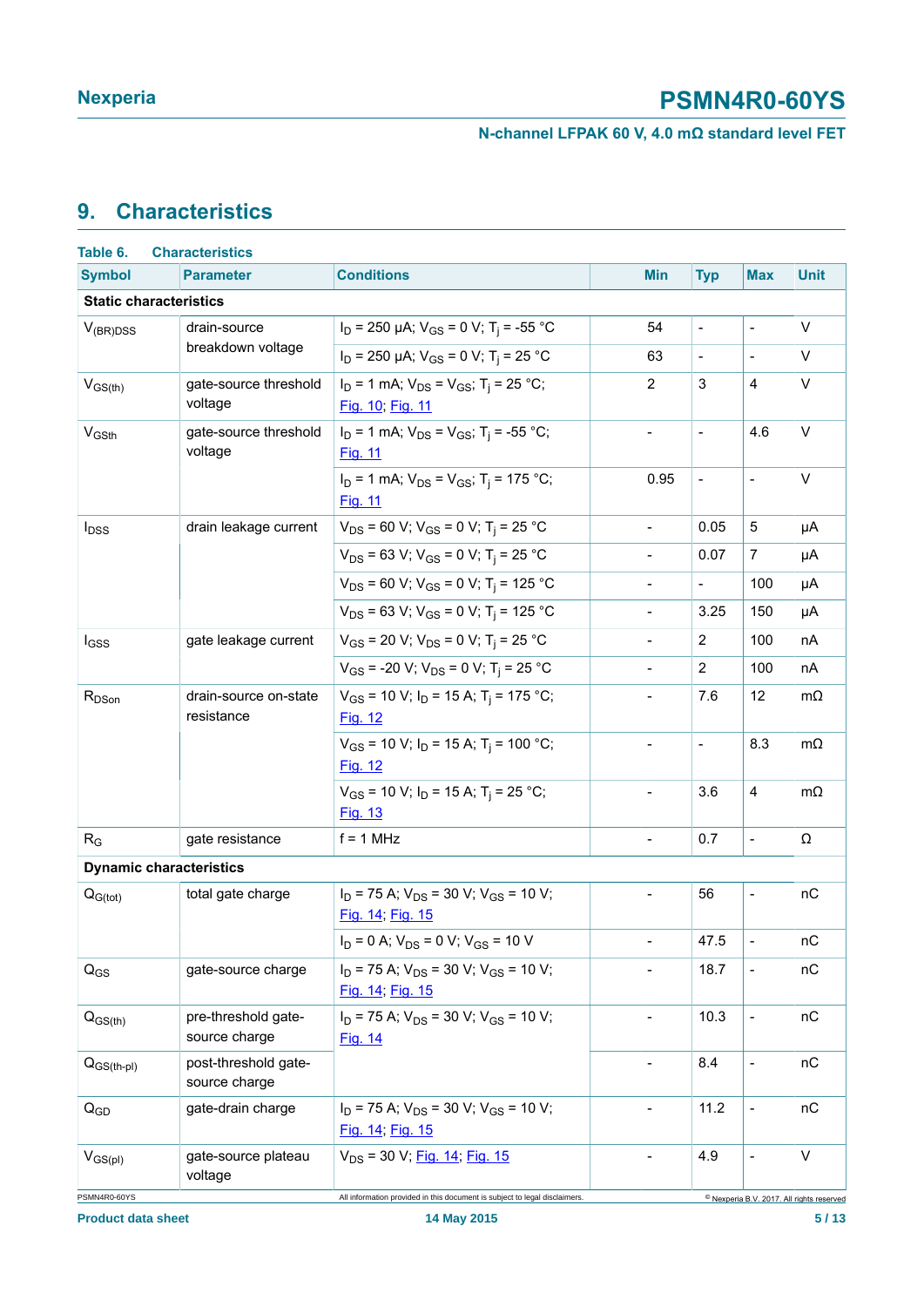### **N-channel LFPAK 60 V, 4.0 mΩ standard level FET**

| <b>Symbol</b>       | <b>Parameter</b>                | <b>Conditions</b>                                                                                     |  | <b>Min</b>               | <b>Typ</b> | <b>Max</b>                   | <b>Unit</b> |
|---------------------|---------------------------------|-------------------------------------------------------------------------------------------------------|--|--------------------------|------------|------------------------------|-------------|
| $C_{iss}$           | input capacitance               | $V_{DS}$ = 30 V; $V_{GS}$ = 0 V; f = 1 MHz;                                                           |  | $\overline{\phantom{a}}$ | 3501       | $\overline{a}$               | pF          |
| $C_{\text{oss}}$    | output capacitance              | $T_i = 25 °C;$ Fig. 16                                                                                |  | $\overline{\phantom{a}}$ | 457        | $\overline{a}$               | pF          |
| C <sub>rss</sub>    | reverse transfer<br>capacitance |                                                                                                       |  | $\overline{\phantom{a}}$ | 240        | $\overline{\phantom{a}}$     | pF          |
| $t_{d(on)}$         | turn-on delay time              | $V_{DS}$ = 30 V; R <sub>1</sub> = 0.4 $\Omega$ ; V <sub>GS</sub> = 10 V;<br>$R_{G(ext)} = 4.7 \Omega$ |  | $\overline{\phantom{a}}$ | 23         | $\qquad \qquad \blacksquare$ | ns          |
| $t_{r}$             | rise time                       |                                                                                                       |  | $\blacksquare$           | 24         | $\blacksquare$               | ns          |
| $t_{d(\text{off})}$ | turn-off delay time             |                                                                                                       |  |                          | 44         | $\qquad \qquad \blacksquare$ | ns          |
| $t_{\rm f}$         | fall time                       |                                                                                                       |  | $\overline{\phantom{a}}$ | 14         | $\overline{\phantom{a}}$     | ns          |
| Source-drain diode  |                                 |                                                                                                       |  |                          |            |                              |             |
| $V_{SD}$            | source-drain voltage            | $I_S$ = 15 A; $V_{GS}$ = 0 V; T <sub>i</sub> = 25 °C; Fig. 17                                         |  | $\blacksquare$           | 0.8        | 1.2                          | $\vee$      |
| $t_{rr}$            | reverse recovery time           | $I_S = 25$ A; dls/dt = -100 A/us; $V_{GS} = 0$ V;                                                     |  |                          | 43         | $\qquad \qquad \blacksquare$ | ns          |
| $Q_{r}$             | recovered charge                | $V_{DS}$ = 30 V                                                                                       |  |                          | 58         |                              | nC          |



**Fig. 5. Forward transconductance as a function of drain current; typical values**

 $T_j = 25 °C; V_{DS} = 15 V$ 



**Fig. 6. Drain-source on-state resistance as a function of gate-source voltage; typical values**

 $T_j = 25 °C; I_D = 25 A$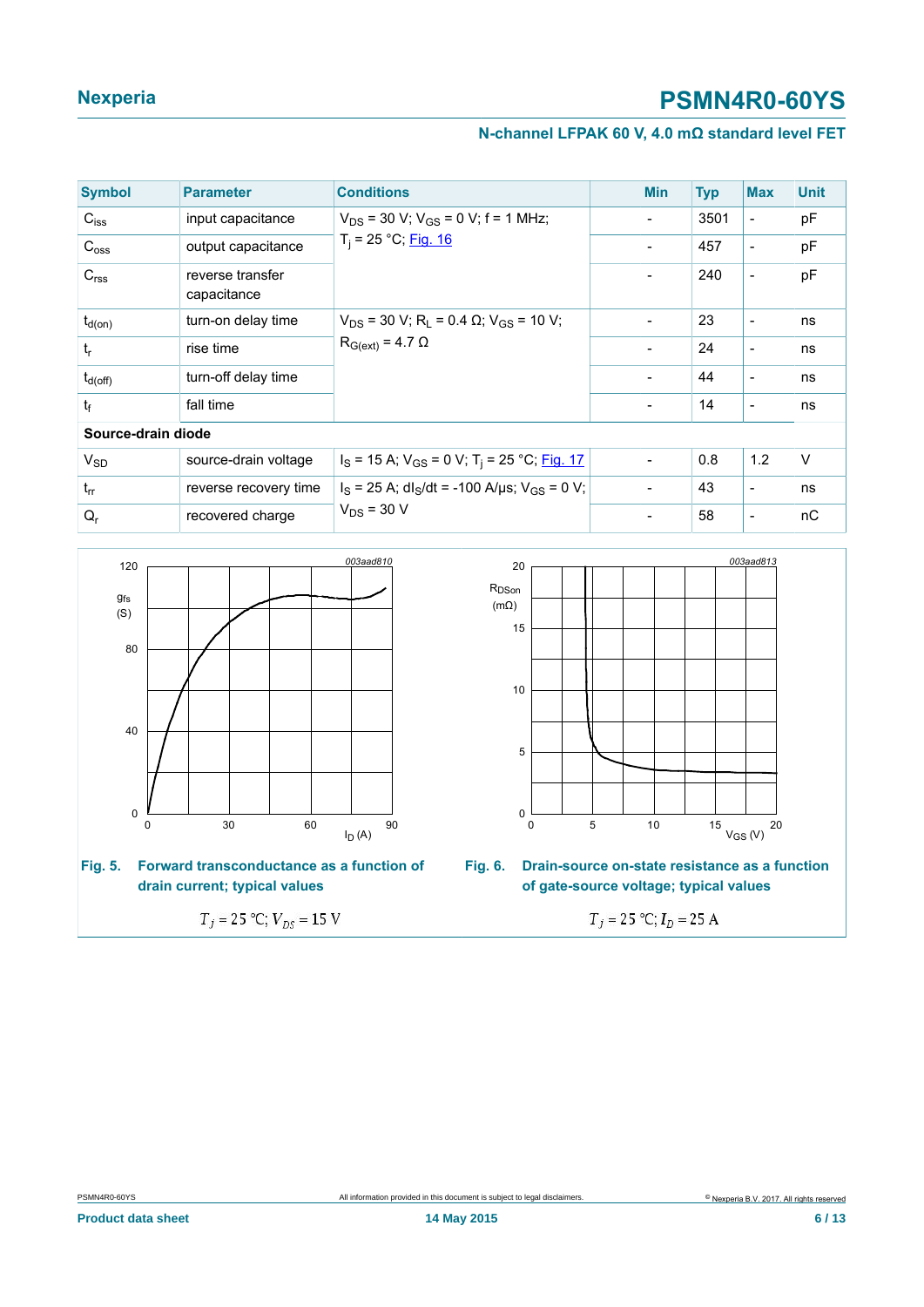### <span id="page-6-0"></span>**N-channel LFPAK 60 V, 4.0 mΩ standard level FET**

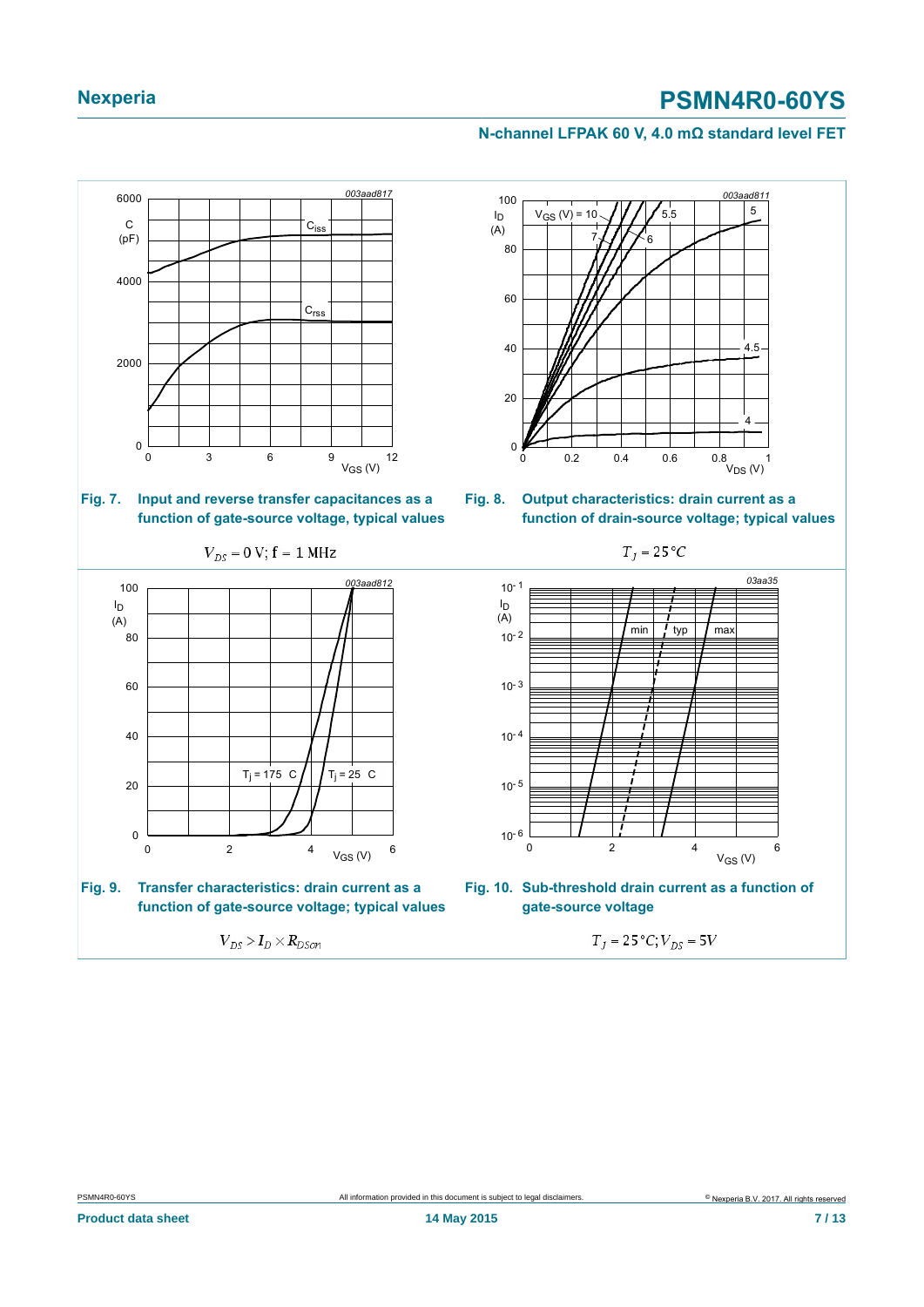### <span id="page-7-2"></span><span id="page-7-0"></span>**N-channel LFPAK 60 V, 4.0 mΩ standard level FET**

<span id="page-7-3"></span><span id="page-7-1"></span>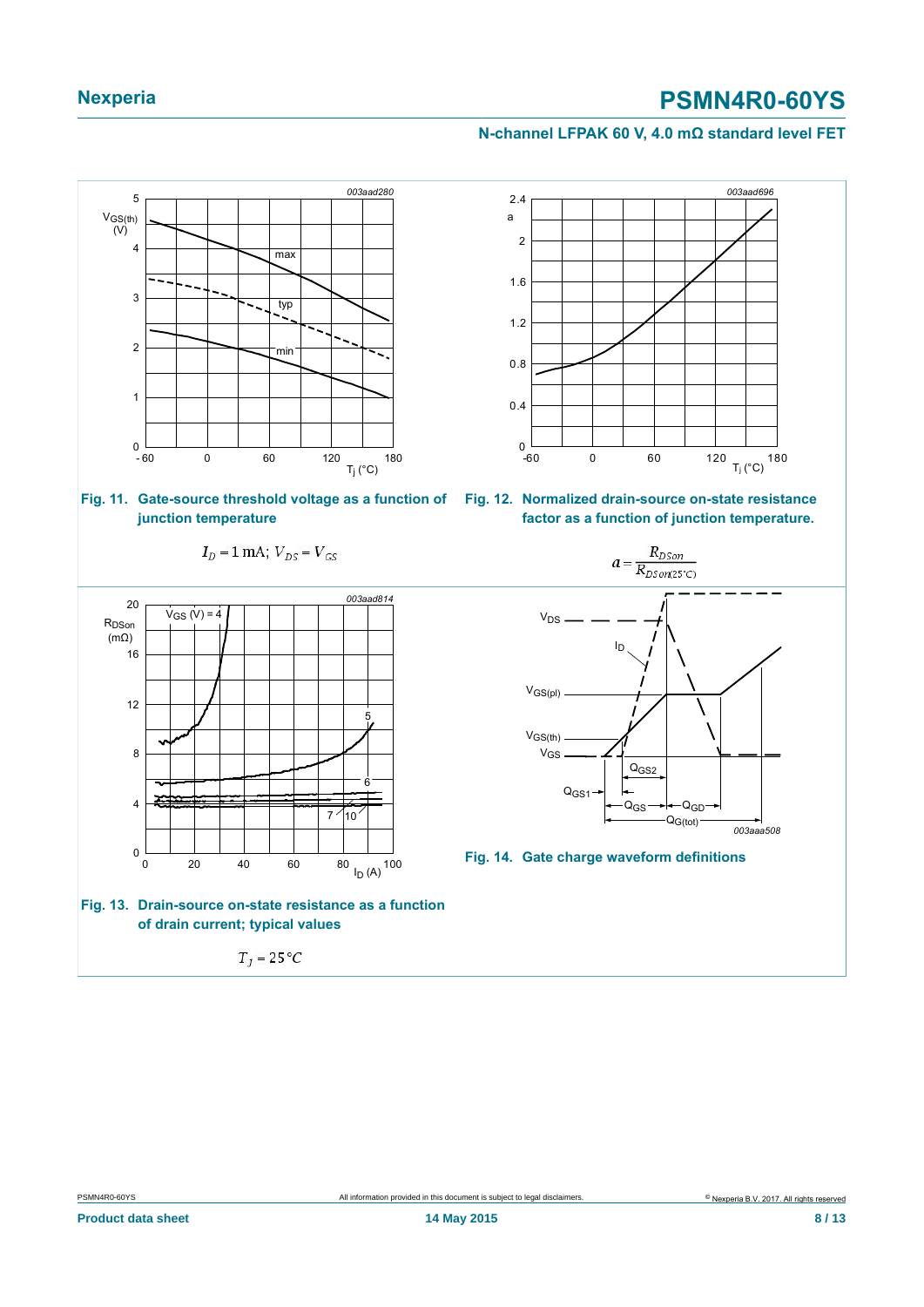<span id="page-8-1"></span>**N-channel LFPAK 60 V, 4.0 mΩ standard level FET**

<span id="page-8-2"></span><span id="page-8-0"></span>

 $V_{GS} = 0$  V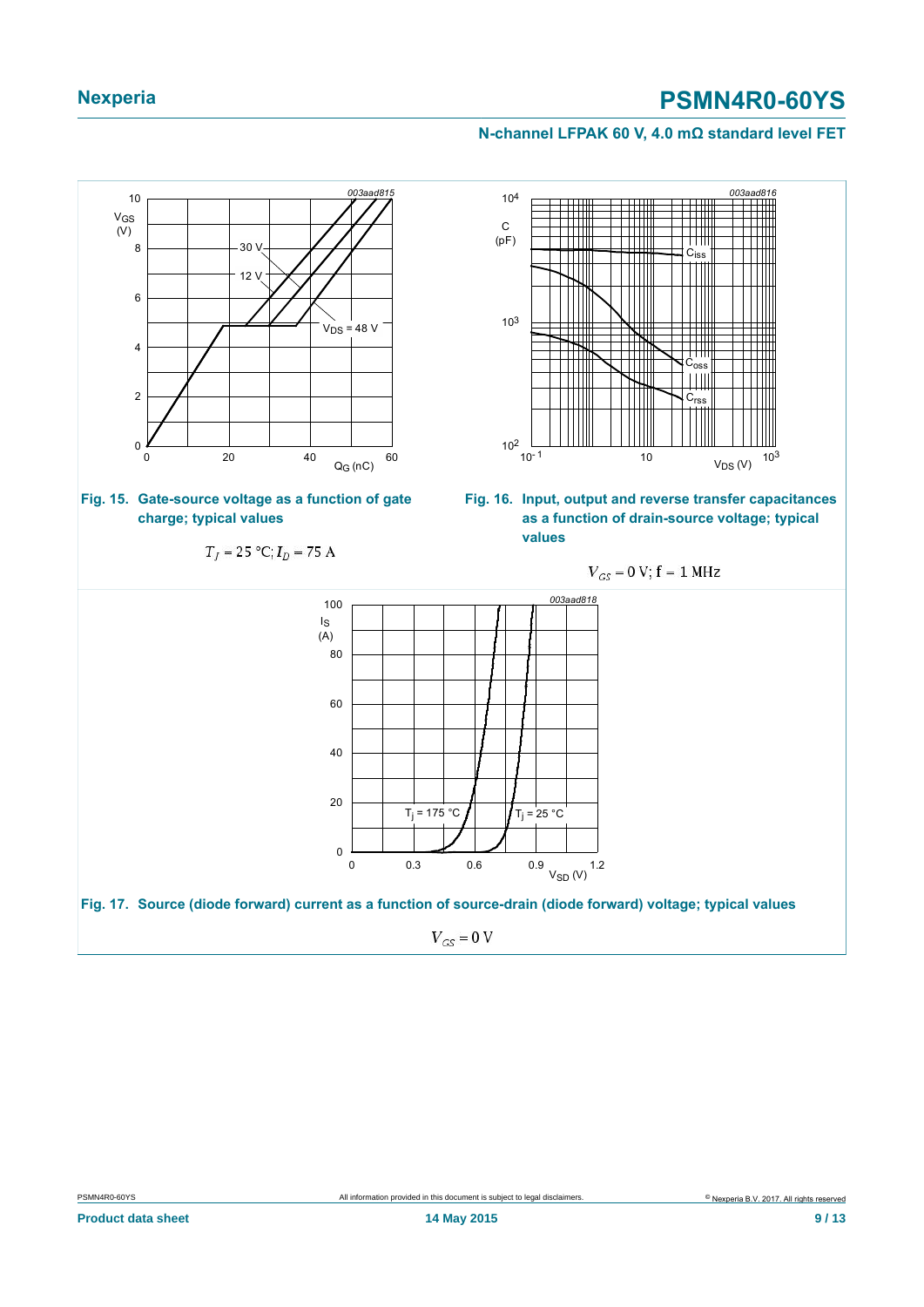**N-channel LFPAK 60 V, 4.0 mΩ standard level FET**

# <span id="page-9-0"></span>**10. Package outline**

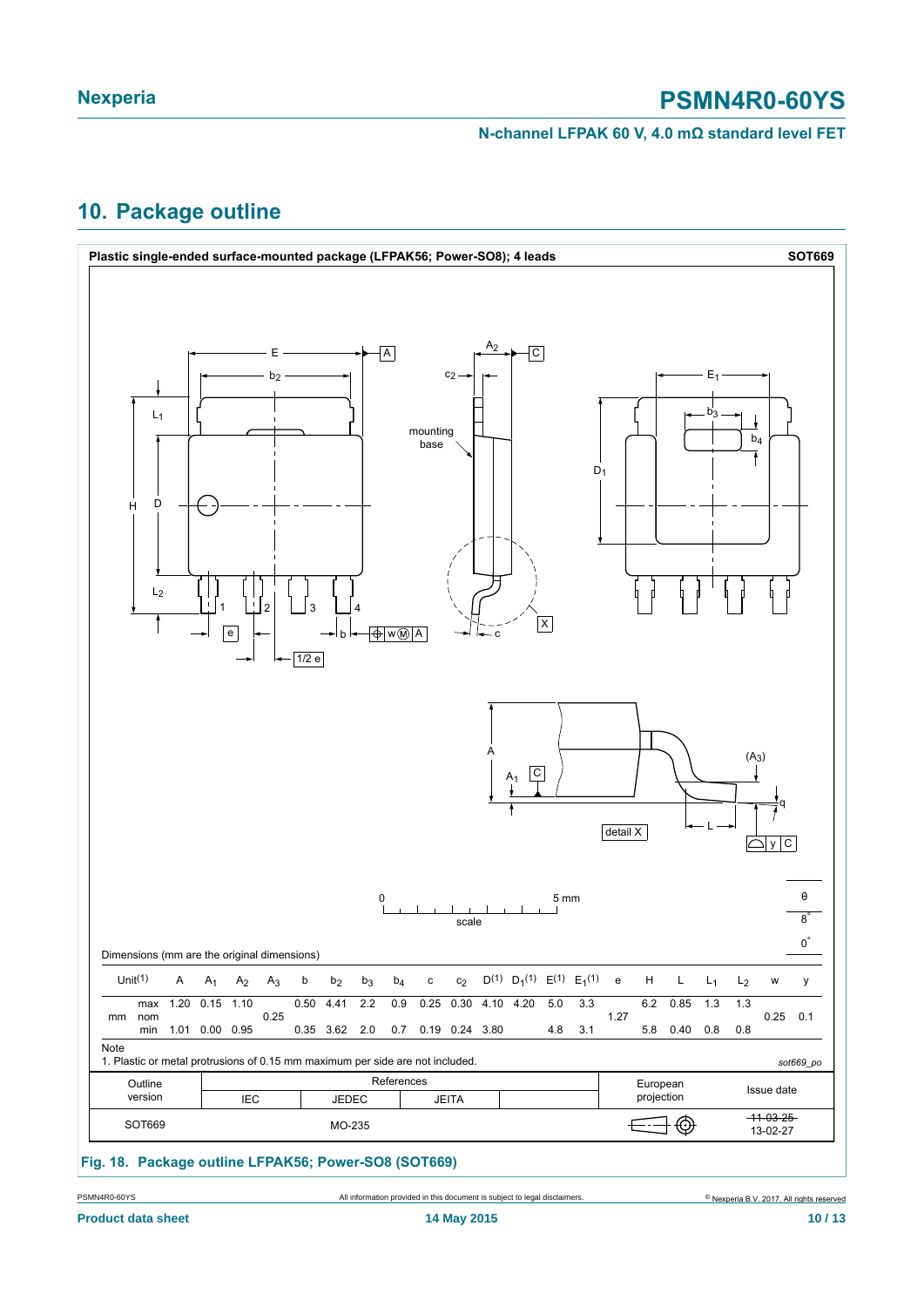### **N-channel LFPAK 60 V, 4.0 mΩ standard level FET**

### <span id="page-10-1"></span><span id="page-10-0"></span>**11. Legal information**

### <span id="page-10-2"></span>**11.1 Data sheet status**

| <b>Document</b><br>status [1][2]     | <b>Product</b><br>status [3] | <b>Definition</b>                                                                           |
|--------------------------------------|------------------------------|---------------------------------------------------------------------------------------------|
| Objective<br>[short] data<br>sheet   | Development                  | This document contains data from<br>the objective specification for product<br>development. |
| Preliminary<br>[short] data<br>sheet | Qualification                | This document contains data from the<br>preliminary specification.                          |
| Product<br>[short] data<br>sheet     | Production                   | This document contains the product<br>specification.                                        |

[1] Please consult the most recently issued document before initiating or completing a design.

[2] The term 'short data sheet' is explained in section "Definitions".

The product status of device(s) described in this document may have changed since this document was published and may differ in case of multiple devices. The latest product status information is available on the Internet at URL http://www.nexperia.com.

### <span id="page-10-3"></span>**11.2 Definitions**

**Preview** — The document is a preview version only. The document is still subject to formal approval, which may result in modifications or additions. Nexperia does not give any representations or warranties as to the accuracy or completeness of information included herein and shall have no liability for the consequences of use of such information.

**Draft** — The document is a draft version only. The content is still under internal review and subject to formal approval, which may result in modifications or additions. Nexperia does not give any representations or warranties as to the accuracy or completeness of information included herein and shall have no liability for the consequences of use of such information.

**Short data sheet** — A short data sheet is an extract from a full data sheet with the same product type number(s) and title. A short data sheet is intended for quick reference only and should not be relied upon to contain detailed and full information. For detailed and full information see the relevant full data sheet, which is available on request via the local Nexperia sales office. In case of any inconsistency or conflict with the short data sheet, the full data sheet shall prevail.

**Product specification** — The information and data provided in a Product data sheet shall define the specification of the product as agreed between Nexperia and its customer, unless Nexperia and

customer have explicitly agreed otherwise in writing. In no event however, shall an agreement be valid in which the Nexperia product is deemed to offer functions and qualities beyond those described in the Product data sheet.

### <span id="page-10-4"></span>**11.3 Disclaimers**

**Limited warranty and liability** — Information in this document is believed to be accurate and reliable. However, Nexperia does not give any representations or warranties, expressed or implied, as to the accuracy or completeness of such information and shall have no liability for the consequences of use of such information. Nexperia takes no responsibility for the content in this document if provided by an information source outside of Nexperia.

In no event shall Nexperia be liable for any indirect, incidental, punitive, special or consequential damages (including - without limitation lost profits, lost savings, business interruption, costs related to the removal or replacement of any products or rework charges) whether or not such damages are based on tort (including negligence), warranty, breach of contract or any other legal theory.

Notwithstanding any damages that customer might incur for any reason whatsoever, Nexperia's aggregate and cumulative liability towards customer for the products described herein shall be limited in accordance with the *Terms and conditions of commercial sale* of Nexperia.

**Right to make changes** — Nexperia reserves the right to make changes to information published in this document, including without limitation specifications and product descriptions, at any time and without notice. This document supersedes and replaces all information supplied prior to the publication hereof.

**Suitability for use** — Nexperia products are not designed, authorized or warranted to be suitable for use in life support, life-critical or safety-critical systems or equipment, nor in applications where failure or malfunction of a Nexperia product can reasonably be expected to result in personal injury, death or severe property or environmental damage. Nexperia and its suppliers accept no liability for inclusion and/or use of Nexperia products in such equipment or applications and therefore such inclusion and/or use is at the customer's own risk.

**Quick reference data** — The Quick reference data is an extract of the product data given in the Limiting values and Characteristics sections of this document, and as such is not complete, exhaustive or legally binding.

**Applications** — Applications that are described herein for any of these products are for illustrative purposes only. Nexperia makes no representation or warranty that such applications will be suitable for the specified use without further testing or modification.

Customers are responsible for the design and operation of their applications and products using Nexperia products, and Nexperia accepts no liability for any assistance with applications or customer product design. It is customer's sole responsibility to determine whether the Nexperia product is suitable and fit for the customer's applications and products planned, as well as for the planned application and use of customer's third party customer(s). Customers should provide appropriate design and operating safeguards to minimize the risks associated with their applications and products.

Nexperia does not accept any liability related to any default, damage, costs or problem which is based on any weakness or default in the customer's applications or products, or the application or use by customer's third party customer(s). Customer is responsible for doing all necessary testing for the customer's applications and products using Nexperia products in order to avoid a default of the applications and the products or of the application or use by customer's third party customer(s). Nexperia does not accept any liability in this respect.

**Limiting values** — Stress above one or more limiting values (as defined in the Absolute Maximum Ratings System of IEC 60134) will cause permanent damage to the device. Limiting values are stress ratings only and (proper) operation of the device at these or any other conditions above those given in the Recommended operating conditions section (if present) or the Characteristics sections of this document is not warranted. Constant or repeated exposure to limiting values will permanently and irreversibly affect the quality and reliability of the device.

### **Terms and conditions of commercial sale** — Nexperia

products are sold subject to the general terms and conditions of commercial sale, as published at [http://www.nexperia.com/profile/t](http://www.nexperia.com/profile/terms)erms, unless otherwise agreed in a valid written individual agreement. In case an individual agreement is concluded only the terms and conditions of the respective agreement shall apply. Nexperia hereby expressly objects to applying the customer's general terms and conditions with regard to the purchase of Nexperia products by customer.

**No offer to sell or license** — Nothing in this document may be interpreted or construed as an offer to sell products that is open for acceptance or the

PSMN4R0-60YS **All information provided in this document is subject to legal disclaimers.** 

© Nexperia B.V. 2017. All rights reserved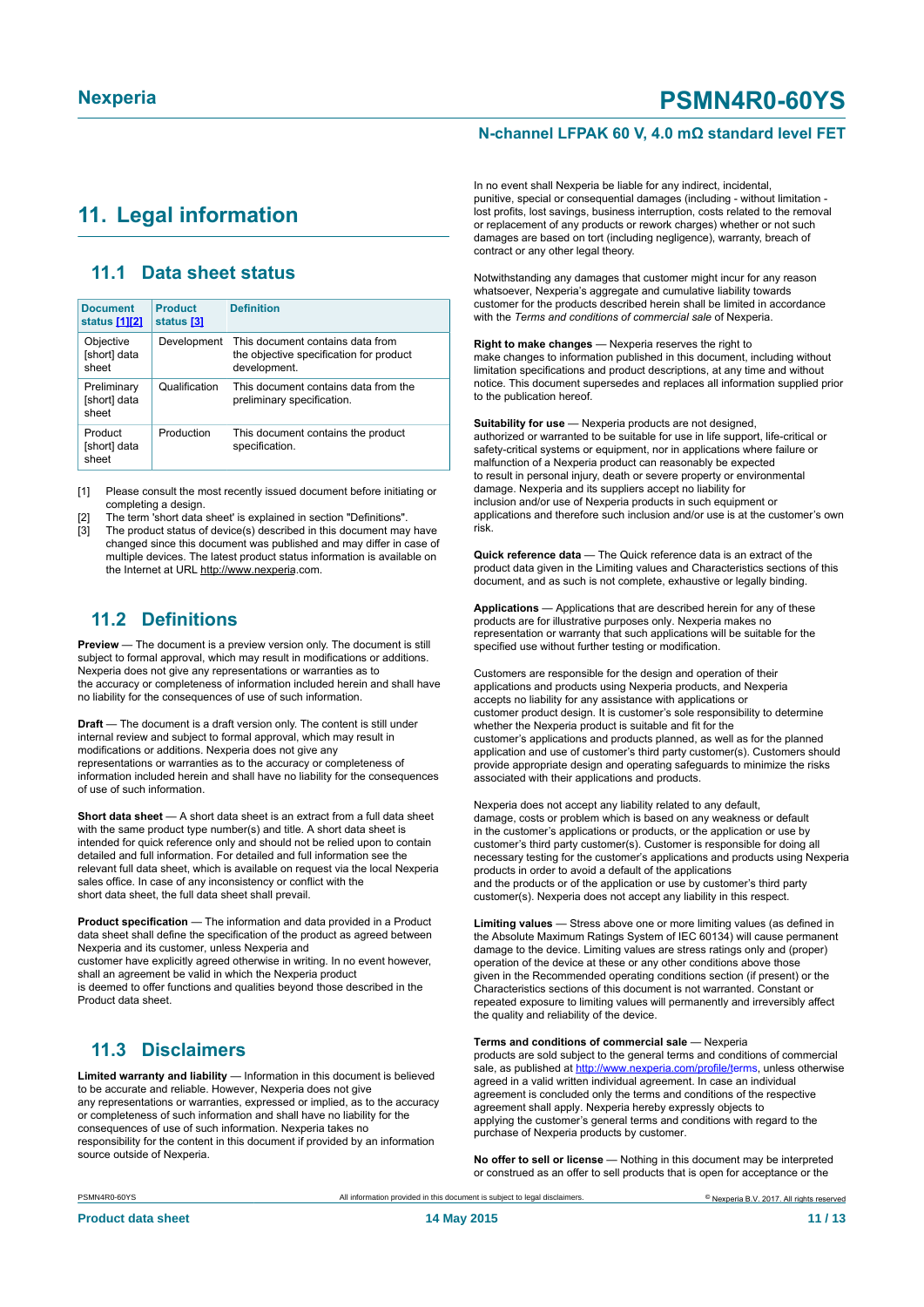### **N-channel LFPAK 60 V, 4.0 mΩ standard level FET**

grant, conveyance or implication of any license under any copyrights, patents or other industrial or intellectual property rights.

**Export control** — This document as well as the item(s) described herein may be subject to export control regulations. Export might require a prior authorization from competent authorities.

**Non-automotive qualified products** — Unless this data sheet expressly states that this specific Nexperia product is automotive qualified, the product is not suitable for automotive use. It is neither qualified nor tested in accordance with automotive testing or application requirements. Nexperia accepts no liability for inclusion and/or use of nonautomotive qualified products in automotive equipment or applications.

In the event that customer uses the product for design-in and use in automotive applications to automotive specifications and standards, customer (a) shall use the product without Nexperia's warranty of the product for such automotive applications, use and specifications, and (b) whenever customer uses the product for automotive applications beyond Nexperia's specifications such use shall be solely at customer's own risk, and (c) customer fully indemnifies Nexperia for any liability, damages or failed product claims resulting from customer design and use of the product for automotive applications beyond Nexperia's standard warranty and Nexperia's product specifications.

**Translations** — A non-English (translated) version of a document is for reference only. The English version shall prevail in case of any discrepancy between the translated and English versions.

### <span id="page-11-0"></span>**11.4 Trademarks**

Notice: All referenced brands, product names, service names and trademarks are the property of their respective owners.